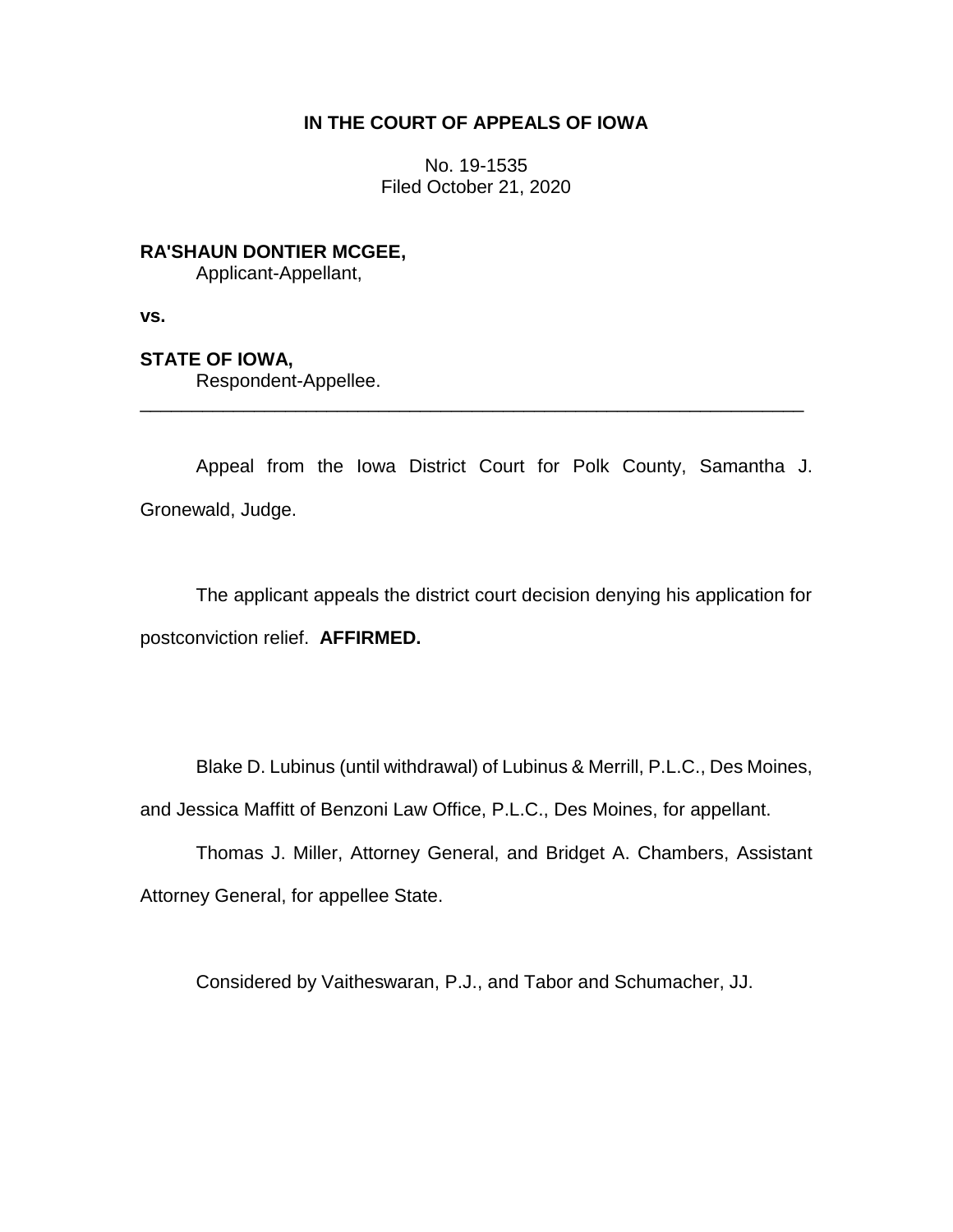#### **SCHUMACHER, Judge.**

 $\overline{a}$ 

Ra'Shaun McGee appeals the district court decision denying his application for postconviction relief. We find McGee has not met his burden to show he received ineffective assistance of counsel and he was not subjected to cruel and unusual punishment. We affirm the decision of the district court.

#### **I. Background Facts & Proceedings**

On September 22, 2014, McGee was charged with burglary in the first degree. He was sixteen years old at the time of the offense. He filed a motion to transfer the case to juvenile court but later withdrew the motion because he wanted to enter the Youthful Offender Program (YOP). In order to participate in the program, McGee was required to make a judicial confession that he committed the offense. The criminal case was continued while McGee participated in the YOP.

On March 4, 2015, McGee was charged with first-degree burglary, seconddegree robbery, and eluding. Based on the new criminal charges, McGee was revoked from the YOP. McGee entered into a comprehensive plea agreement in which he pled guilty to second-degree burglary, first-degree burglary, and firstdegree theft.<sup>1</sup> The charge of eluding was dismissed. Under the plea agreement, McGee would be sentenced to a term of imprisonment not to exceed forty-five years with no mandatory minimum.

During the plea proceedings, McGee testified he was aware of the maximum sentences for the charges, which were ten years, twenty-five years, and

 $1$  McGee pled guilty to second-degree burglary as a lesser-included offense of the September 2014 charge of first-degree burglary. He pled guilty to the March 2015 charge of first-degree burglary and an amended charge of first-degree theft.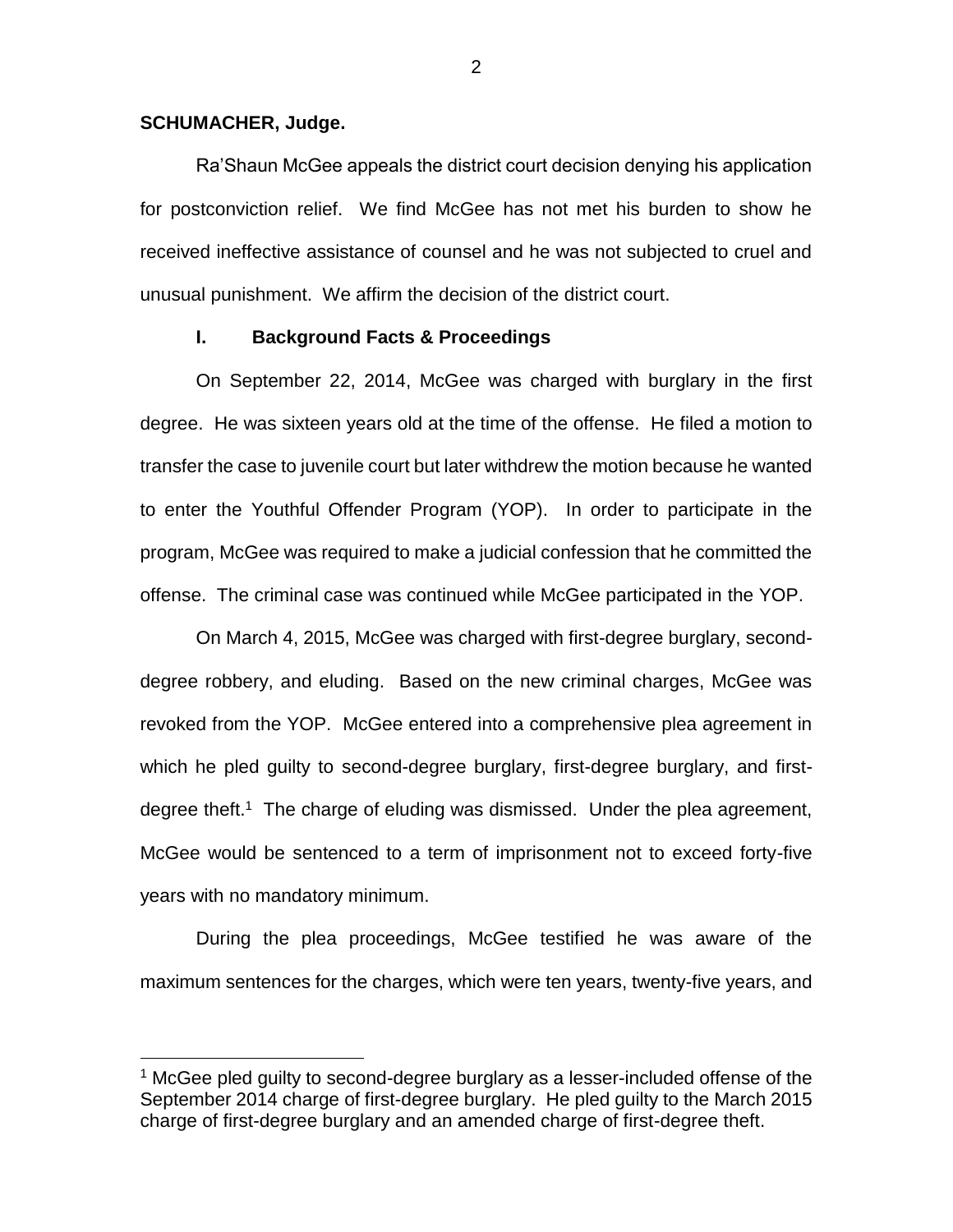ten years, and that he could be serving a total of forty-five years in prison. McGee was informed there was no mandatory minimum time he had to serve. The district court accepted McGee's guilty pleas.

At the sentencing hearing, the State asserted, "Our agreement . . . is that the defendant would be sentenced to a period of incarceration not to exceed [fortyfive] years, that each one of these sentences would run consecutive to the other. There is no mandatory minimum." The defendant also "urge[d] the court to follow the proposed plea agreement of [forty-five] years as set forth by the State." The court stated, "[I]f that's the agreement you've agreed to, I'll enforce it."

McGee was sentenced to a term of imprisonment not to exceed ten years on the charge of second-degree burglary, twenty-five years on the charge of firstdegree burglary, and ten years on the charge of first-degree theft, all to be served consecutively for a total of forty-five years. The court stated:

These sentences are consecutive . . . for the following reasons: The separate and serious nature of the offenses, in order to carry out the plea agreement, and that the second case was committed while the defendant was under the supervision of the Department of Corrections for the Youthful Offender Program.

McGee was immediately eligible for parole. He did not appeal his convictions.

On September 7, 2016, McGee filed an application for postconviction relief. He claimed he received ineffective assistance because defense counsel told him he would receive concurrent sentences. He also stated he was informed he would only spend eighteen months in prison. $2$  McGee stated he would not have pled guilty if he had fully understood his sentence.

 $\overline{a}$ 

 $2$  McGee made three requests for parole; each was denied by the Iowa Board of Parole.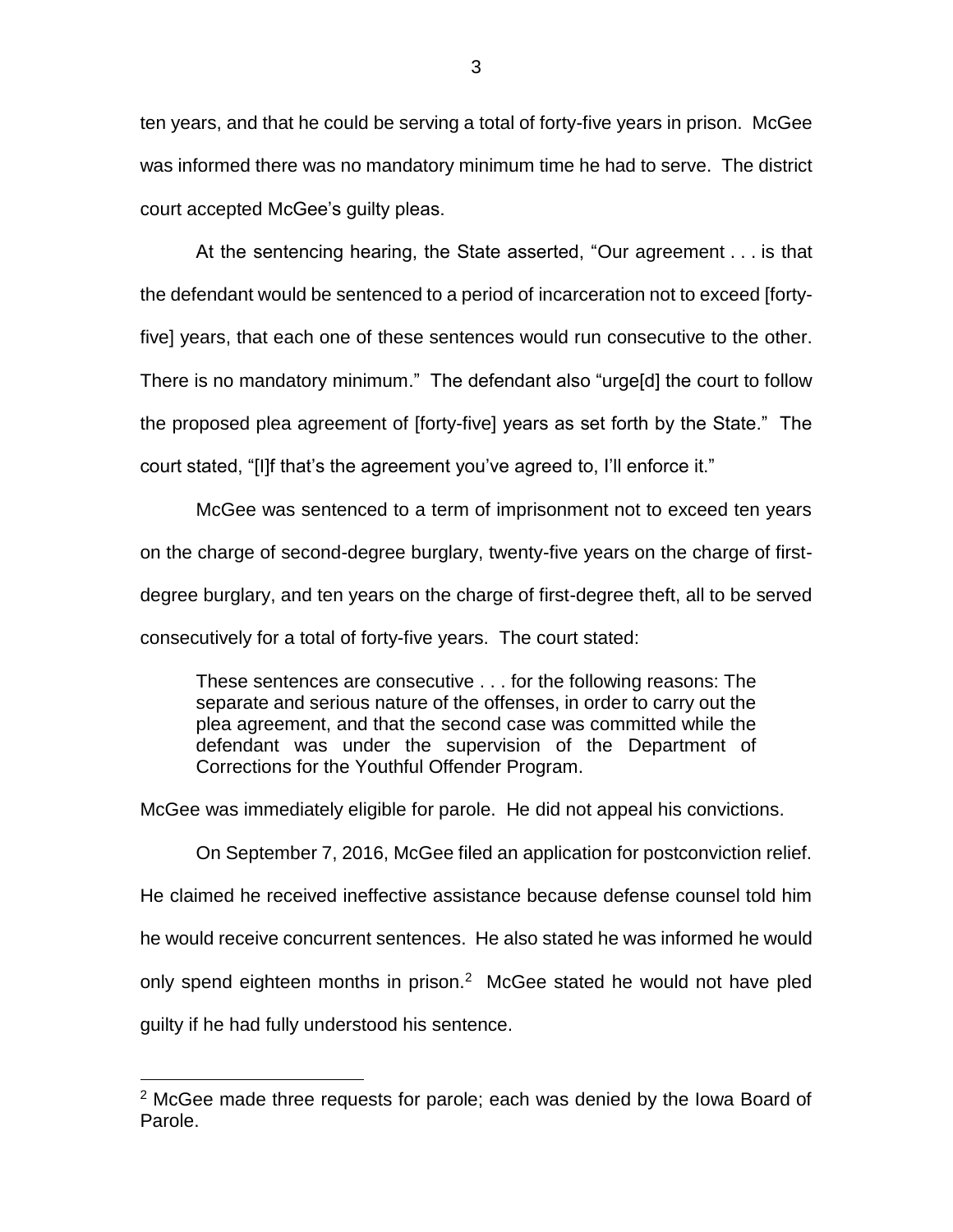At the postconviction hearing, one of McGee's defense counsel testified McGee was informed he would be receiving consecutive sentences and McGee was aware the sentence would be for a period of forty-five years. He said he told McGee a range of time he might be serving in prison, with eighteen months being the minimum. McGee's other defense counsel stated he did not give estimates of time that might be served in prison, but he might have told McGee that eighteen months was an average amount of time. In a deposition, McGee's mother, Michelle McGee, testified she was told McGee might serve between eighteen months to three years in prison. McGee's aunt, Regina Young, $3$  stated she was told McGee would serve eighteen months to two years with good behavior. McGee testified he believed his sentence constituted cruel and unusual punishment due to his age. He noted he was sixteen when the first offense was committed and seventeen when the other offenses were committed.

The district court denied McGee's application for postconviction relief. The court found McGee was aware of the terms of the plea agreement at the time he pled guilty. The parties discussed on the record at the guilty plea hearing that the recommendations would be for a forty-five year prison term. Also, McGee was informed the sentences would be consecutive. As to the length of time McGee would serve in prison, the court stated,

Even if [defense counsel] did give Applicant an estimation as to the duration of his sentence, such estimate would have surely been based on assumptions of Applicant's good behavior. As noted in the parole decisions, Applicant's behavior while in custody has been a contributing factor to his continued incarceration. This argument is without merit.

 $\overline{a}$ 

<sup>&</sup>lt;sup>3</sup> Young was not McGee's biological aunt but was a close family friend who described herself as acting as McGee's aunt.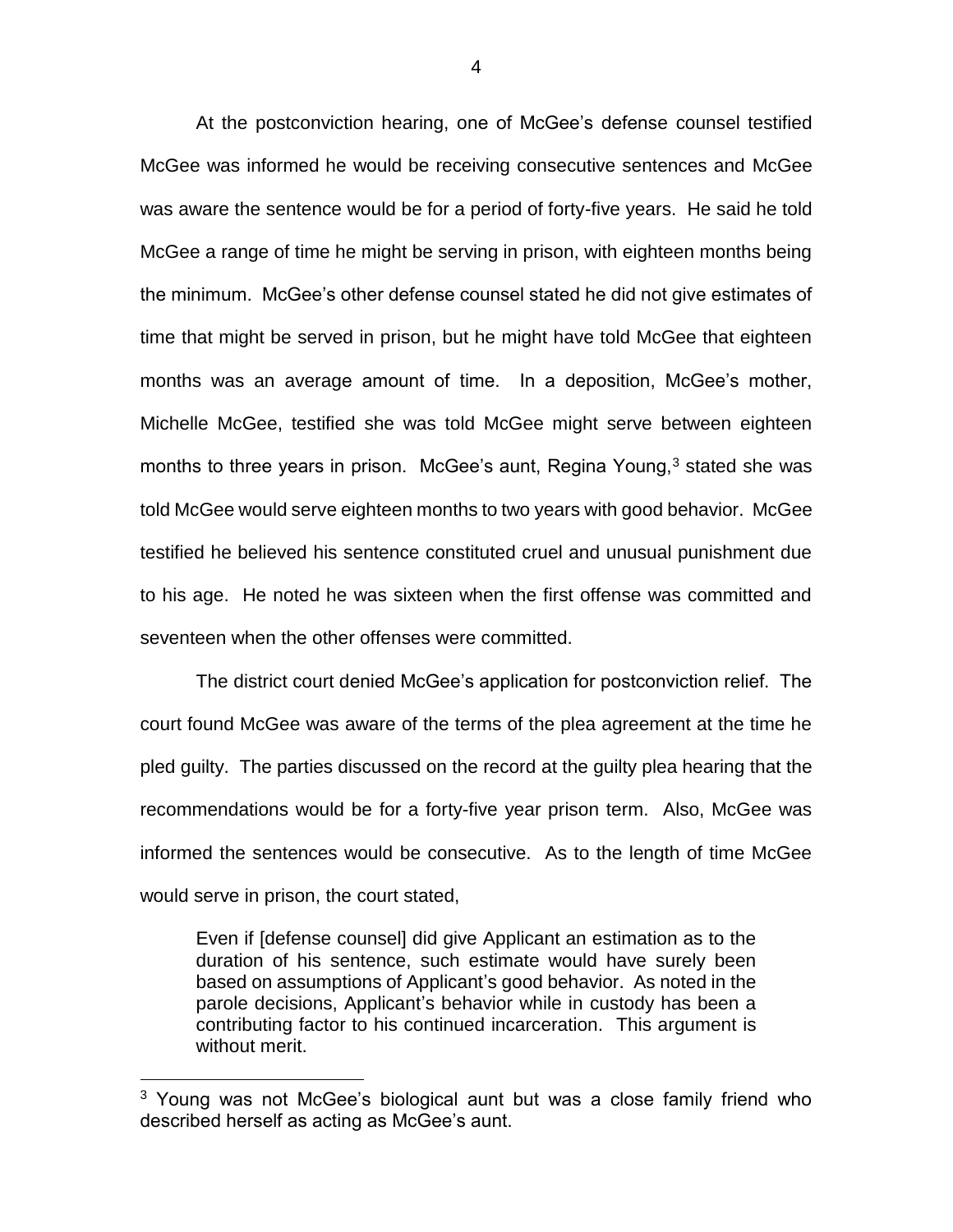Furthermore, the court concluded the sentence did not constitute cruel and unusual punishment based solely on McGee's age at the time the offenses were committed. McGee appeals the district court's decision.

#### **II. Ineffective Assistance**

McGee claims he received ineffective assistance because defense counsel did not adequately communicate with him. He asserts "[t]his communication breakdown led [him] to plead guilty . . . expecting one sentencing outcome while ultimately receiving a more onerous one." McGee states he relied on his attorney's statement that he would only spend eighteen months in prison in making the decision to plead guilty. He claims that if he knew "what his sentence actually meant, he would have gone to trial."

We conduct a de novo review of claims of ineffective assistance of counsel. *State v. Maxwell*, 743 N.W.2d 185, 195 (Iowa 2008). To establish a claim of ineffective assistance of counsel, an applicant must prove: (1) counsel failed to perform an essential duty and (2) the failure resulted in prejudice. *State v. Straw*, 709 N.W.2d 128, 133 (Iowa 2006). "We presume counsel performed competently unless the claimant proves otherwise by a preponderance of the evidence." *State v. Booth-Harris*, 942 N.W.2d 562, 577 (Iowa 2020).

The record shows that under the plea agreement, McGee would be sentenced to a term of imprisonment not to exceed forty-five years with no mandatory minimum. McGee testified at the plea proceedings that he was aware of the maximum sentences for the charges, which he stated were ten years, twenty-five years, and ten years. Because he was aware he would be serving

5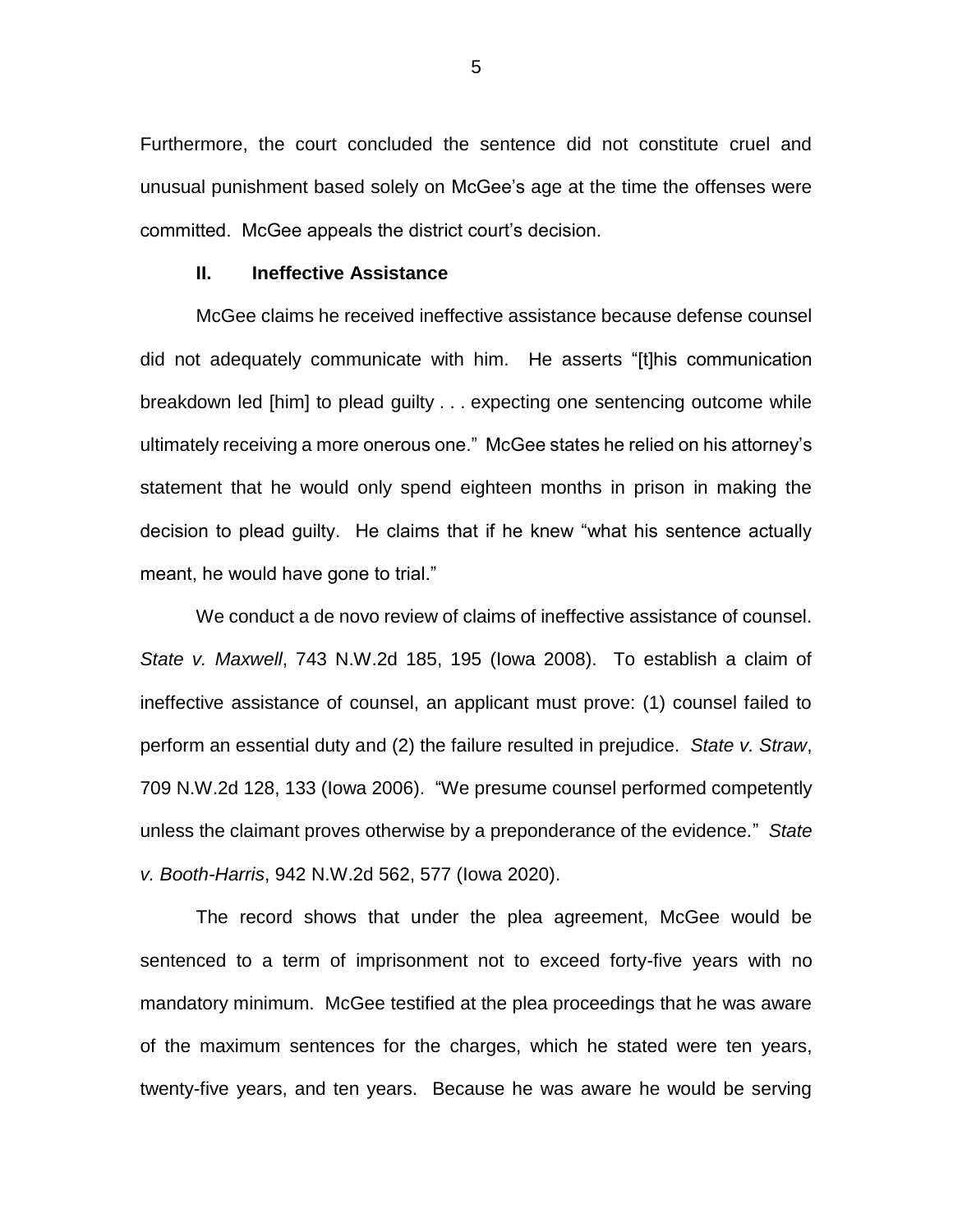forty-five years, his claim that he thought he would receive concurrent sentences is not supported by the record, as concurrent sentences would have resulted in a total of twenty-five years, not forty-five. McGee has not shown his attorneys gave him improper advice on whether he would receive concurrent rather than consecutive sentences.

On the issue of how much time he would spend in prison, one of his defense counsel stated he gave McGee a range of time, but could not recall what that range was. He denied telling McGee it would be only eighteen months. The other defense counsel stated he did not give estimates of time spent in prison. He tells some defendants the average is eighteen months, meaning it might be more or less than that amount of time. McGee's mother testified she heard McGee would spend eighteen months to three years in prison, depending on circumstances. Young stated McGee was advised he would spend eighteen months to two years in prison "if he had good behavior." The evidence does not support McGee's claim that he was told he would only spend eighteen months in prison. Furthermore, McGee recognized that when he is released from prison is determined by the parole board, not the court. McGee has not shown his defense attorneys improperly advised him on this issue.

Moreover, McGee has not shown he was prejudiced by counsel's performance. *See Straw*, 709 N.W.2d at 136 (noting that to show prejudice the applicant "must show that there is a reasonable probability that, but for counsel's errors, he would not have pleaded guilty and would have insisted on going to trial" (citation omitted)). By pleading guilty, McGee avoided a potentially longer prison sentence or a mandatory minimum sentence. It would have been difficult for him

6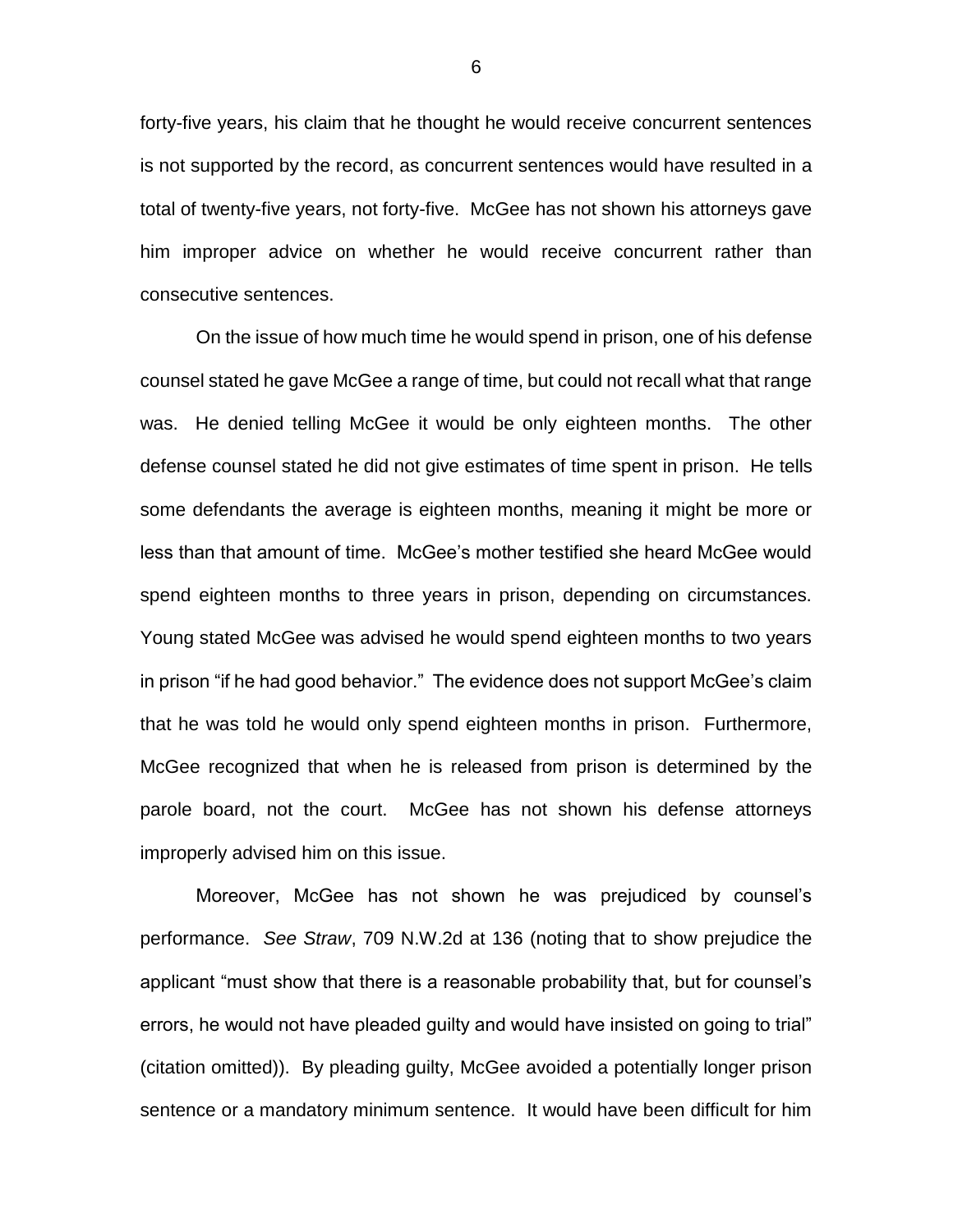to go to trial on the charge of second-degree burglary because he had given a detailed confession about the 2014 charge in order to get into the YOP. McGee's mother also stated he might not have wanted to go to trial because "some of the other kids involved, you know, they were saying that they would testify against him." Both defense counsel stated they negotiated the best plea deal they could for McGee. We conclude McGee has not shown that in the absence of counsel's advice he would have insisted on going to trial.

We determine McGee has not met his burden to show he received ineffective assistance of counsel.

### **III. Cruel and Unusual Punishment**

McGee asserts his sentence constituted cruel and unusual punishment due to his age. He noted he was sixteen when the first offense was committed and seventeen when the other offenses were committed. He states that he faced a mandatory sentence of imprisonment for first-degree burglary, which is a forcible felony. *See* Iowa Code § 702.11(1) (2014). Under Iowa Code section 907.3, a court may not grant probation for a person convicted of a forcible felony. McGee argues that a mandatory prison sentence for a crime that occurred when he was a minor should be considered cruel and unusual. In doing so, he is making a categorical challenge, rather than a challenge based on gross disproportionality. *Cf. State v. Wickes*, 910 N.W.2d 554, 572 (Iowa 2018).

"Both the United States Constitution and the Iowa Constitution prohibit cruel and unusual punishment." *State v. Propps*, 897 N.W.2d 91, 98 (Iowa 2017) (citing U.S. Const. amend. VIII; Iowa Const. art. I, § 17). A mandatory minimum sentence of imprisonment for juveniles is unconstitutional. *State v. Lyle*, 854 N.W.2d 378,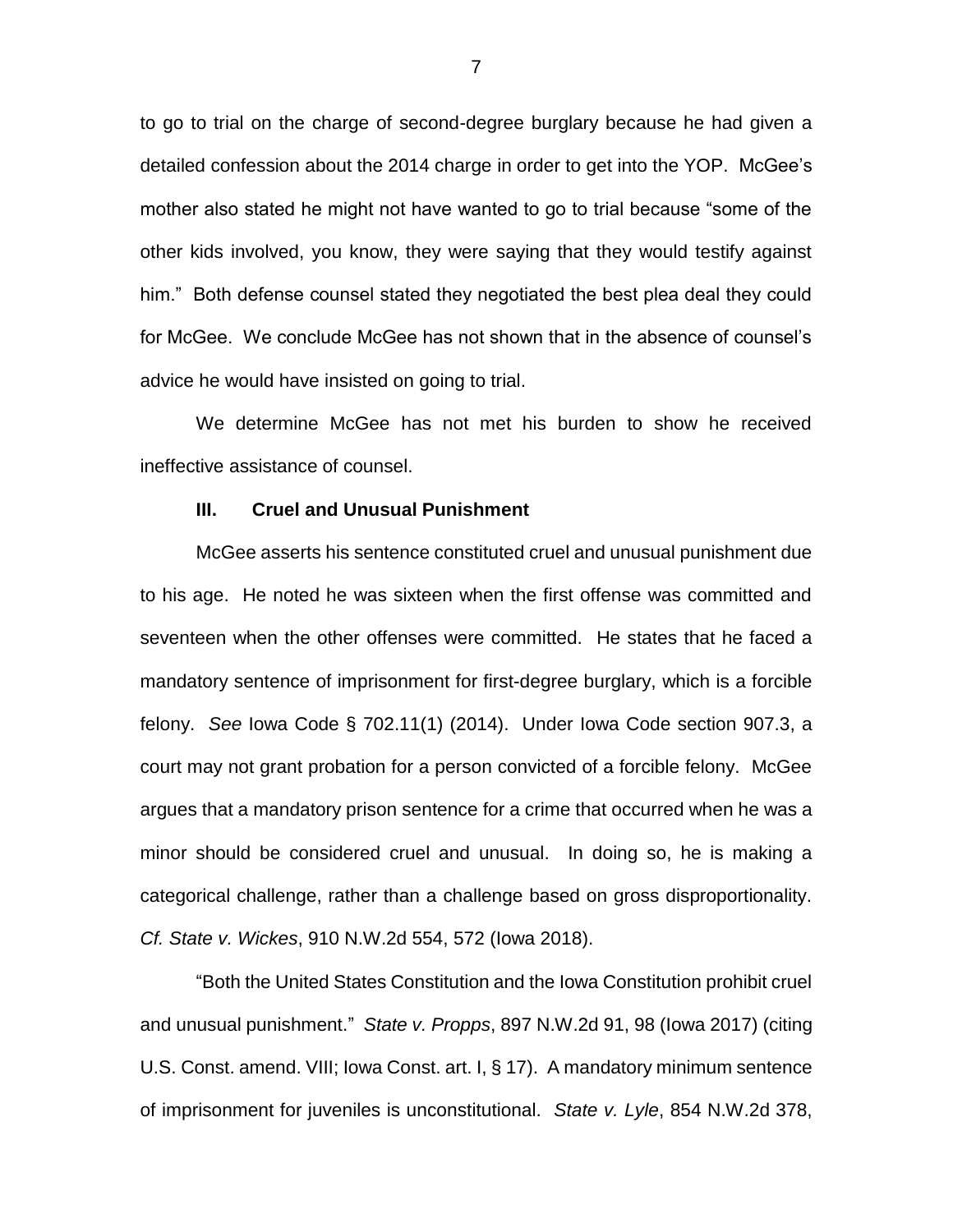400 (Iowa 2014). Additionally, it is unconstitutional to sentence a juvenile to a mandatory prison sentence without the possibility of parole. *Id.* at 401.

As in this case, the defendant in *Propps* "argue[d] that Iowa's forcible felony sentencing provision is unconstitutional because it does not allow the sentencing judge the option of probation and therefore, mandates a prison sentence, however short, for juveniles." 897 N.W.2d at 100. The Iowa Supreme Court rejected Propps's argument, stating

Completely eliminating the mandatory imposition of a prison term, even when the term is indeterminate and the individual is immediately eligible for parole, would not serve the proportionality concept we have addressed in our previous juvenile sentencing cases. In those cases, we sought to eliminate the mandatory nature of mandatory minimums and sentences that were the functional equivalent of life without parole because those sentences did not offer juveniles a "meaningful opportunity" to demonstrate their rehabilitation before the parole board. Our goal was not to excuse the behavior of juveniles, but rather to impose punishment in a way that was consistent with the lesser culpability and greater capacity for change of juvenile offenders.

*Id.* at 101 (citations omitted).

 $\overline{a}$ 

An indeterminate prison sentence that contains no mandatory minimum and permits a juvenile to be immediately eligible for parole does not constitute cruel and unusual punishment.<sup>4</sup> *Id.*; *accord State v. Harrison*, 914 N.W.2d 178, 190–91 (Iowa 2018). However, this does not mean a juvenile offender will be immediately released on parole. *See Bonilla v. Iowa Bd. of Parole*, 930 N.W.2d 751, 771 (Iowa 2019).

<sup>&</sup>lt;sup>4</sup> Additionally, an individualized sentencing hearing is not afforded "to juvenile defendants who are not subject to a mandatory minimum period of incarceration." *State v. Crooks*, 911 N.W.2d 153, 172 (Iowa 2018) (quoting *Propps*, 897 N.W.2d at 104).